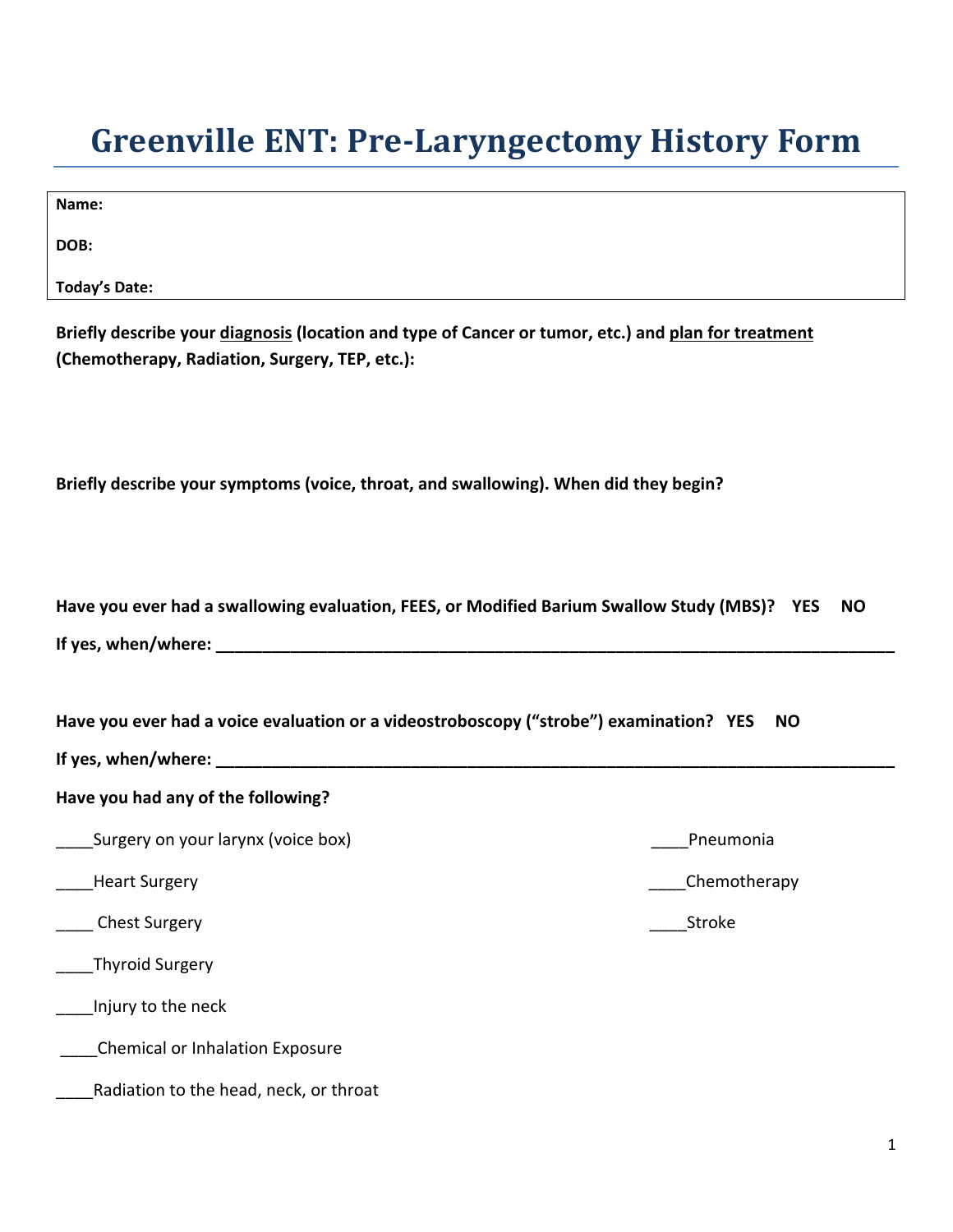## **Which of the following voice/throat symptoms apply to you?**

- \_\_\_\_Hoarseness
- \_\_\_\_Breathiness
- **EXECO** Dry throat or mouth
- Lump in the throat feeling
- \_\_\_\_Constant throat clearing
- Excessive coughing
- Tightness in the nose and/or throat
- \_\_\_\_Fullness in the nose and/or throat
- \_\_\_\_Volume disturbance
- Loss of range
- **Tickling or choking sensation**
- Pain during speaking and/or singing
- \_\_\_\_Can't yell
- \_\_\_\_Poor endurance
- \_\_\_\_Can't be heard in noise
- \_\_\_\_Varies a lot
- \_\_\_\_Phone a problem
- **How does your voice problem affect your life?**

**Did it begin \_\_\_\_\_\_ suddenly or \_\_\_\_\_\_\_ slowly?**

**Is the problem getting \_\_\_\_\_worse, \_\_\_\_\_\_better, or \_\_\_\_\_staying the same?**

**Who first noticed the problem? \_\_\_\_\_\_\_\_\_\_\_\_\_\_\_\_\_\_\_\_\_\_\_\_\_\_\_\_\_\_\_\_\_\_\_\_\_\_\_\_\_\_\_\_\_\_\_\_\_\_\_\_\_\_\_\_\_\_**

**How many glasses of water do you drink daily? \_\_\_\_\_\_\_\_\_\_\_\_\_ Carbonated drinks? \_\_\_\_\_\_\_\_\_\_\_\_\_\_\_**

**How many cups of caffeine do you have daily (tea, coffee, soda, etc)? \_\_\_\_\_\_\_\_\_\_\_\_\_\_\_\_\_\_**

How often do you drink alcohol? \_\_\_\_Never \_\_\_\_\_Rarely \_\_\_\_\_Weekly \_\_\_\_ A few times a week \_\_\_\_ Daily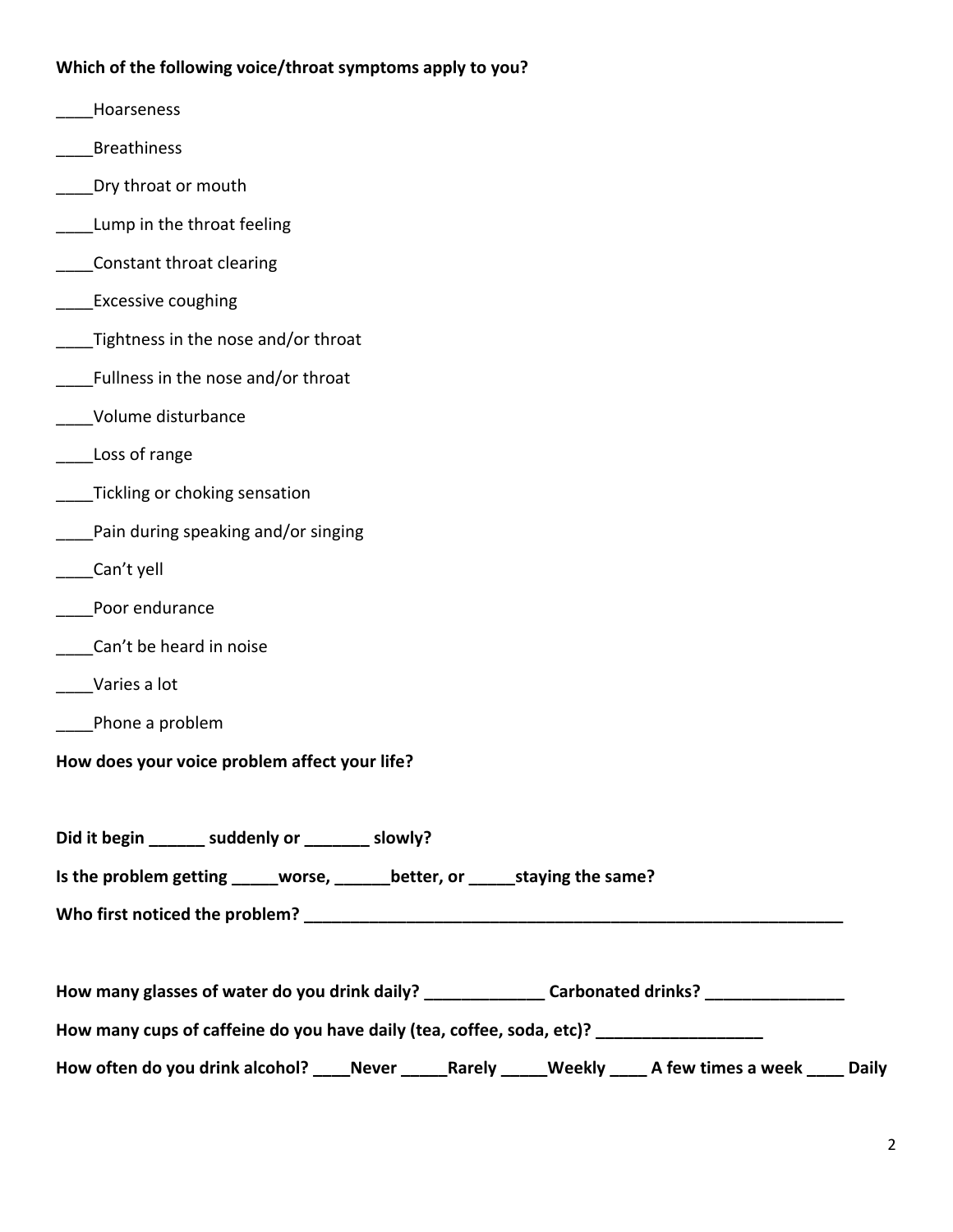## **Are you involved in any hobbies or activities where you are in contact with dust, fumes, chemicals, or paints? \_\_\_\_\_\_\_\_\_\_\_\_\_\_\_\_\_\_\_\_\_\_\_\_\_\_\_\_\_\_\_\_\_\_\_\_\_\_\_\_\_\_\_\_\_\_\_\_\_\_\_\_\_\_\_\_\_\_\_\_\_\_\_\_\_\_\_\_\_\_\_\_\_\_\_\_\_\_**

| Which of the following swallowing symptoms apply to you?              |                                     |                        |                     |            |  |
|-----------------------------------------------------------------------|-------------------------------------|------------------------|---------------------|------------|--|
| Coughing with food                                                    |                                     |                        |                     |            |  |
| Coughing with liquid                                                  |                                     |                        |                     |            |  |
| _Choking with food                                                    |                                     |                        |                     |            |  |
| __Choking with liquid                                                 |                                     |                        |                     |            |  |
| Difficulty swallowing pills                                           |                                     |                        |                     |            |  |
| Food getting stuck in throat                                          |                                     |                        |                     |            |  |
| Mouth Pain                                                            |                                     |                        |                     |            |  |
| Throat Pain                                                           |                                     |                        |                     |            |  |
| Reflux                                                                |                                     |                        |                     |            |  |
| Dry Mouth                                                             |                                     |                        |                     |            |  |
| <b>Voice Changes</b>                                                  |                                     |                        |                     |            |  |
| <b>Appetite Changes</b>                                               |                                     |                        |                     |            |  |
| Weight Loss                                                           |                                     |                        |                     |            |  |
| Weight Gain                                                           |                                     |                        |                     |            |  |
| Shortness of Breath                                                   |                                     |                        |                     |            |  |
|                                                                       |                                     |                        |                     |            |  |
| Missing Teeth If yes, do you wear dentures of partials?               |                                     |                        |                     |            |  |
|                                                                       |                                     |                        |                     |            |  |
| What is your current diet? Thin Liquids                               |                                     | Nectar-thick Liquids   | Honey-thick Liquids |            |  |
|                                                                       | <b>Regular Solids</b>               | <b>Mechanical Soft</b> | Pureed              | <b>NPO</b> |  |
| With which food/liquid consistencies do you have the most difficulty? |                                     |                        |                     |            |  |
| Thin liquids                                                          | Nectar-thick liquids                |                        |                     |            |  |
| Honey-thick liquids<br>Mixed Consistency                              | Pudding-thick liquids<br>Soft Solid |                        |                     |            |  |
| Solids                                                                |                                     | Pills                  |                     |            |  |
| Other:                                                                |                                     |                        |                     |            |  |